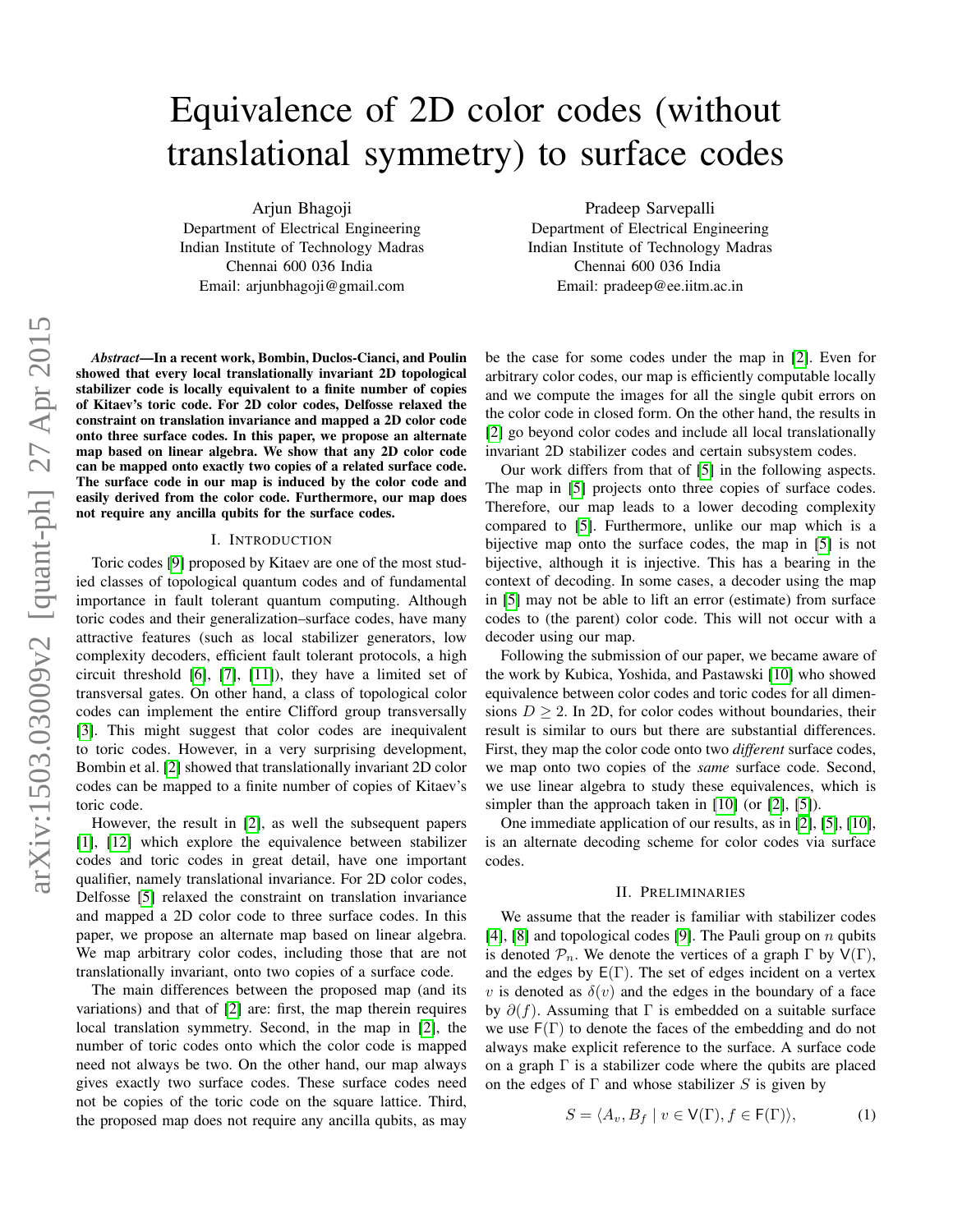where  $A_v = \prod_{e \in \delta(v)} X_e$  and  $B_f = \prod_{e \in \partial(f)} Z_e$ . The Pauli group on the qubits of a surface code is denoted as  $\mathcal{P}_{E(\Gamma)}$ . A 2-colex is a trivalent, 3-face-colorable complex. A stabilizer code is defined on a 2-colex by attaching qubits to every vertex and defining the stabilizer  $S$  as

$$
S = \langle B_f^X, B_f^Z \mid v \in \mathsf{F}(\Gamma) \rangle \text{ where } B_f^{\sigma} = \prod_{v \in f} \sigma_v. \tag{2}
$$

We denote the Pauli group on these qubits as  $\mathcal{P}_{V(\Gamma)}$ ; the ccolored faces of  $\Gamma$  by  $\mathsf{F}_c(\Gamma)$  and the c-colored edges of  $\Gamma$  by  $E_c(\Gamma)$ . We restrict our attention to 2-colexes which do not have boundaries or multiple edges (the surface codes could contain multiple edges though). This is not a severe restriction because a 2-colex with multiple edges can be modified to another 2 colex without such edges but encoding the same number of qubits and possessing the same error correcting capabilities (in terms of distance). All embeddings are assumed to be 2-cell embeddings i.e. faces are homeomorphic to unit discs.

There are four types of topological charges on a surface code: i) electric charge (denoted  $\epsilon$ ) localized on the vertices, ii) magnetic charge (denoted  $\mu$ ) living on the plaquettes, iii) the composite electric and magnetic charge denoted  $\epsilon \mu$  which resides on both the plaquettes and vertices, and iv) the vacuum denoted  $\iota$ . Of these, only two charges are independent. We shall take this pair to be the electric and magnetic charges. A charge composed with another charge of the same type gives the vacuum i.e.  $c \times c = \iota$ . The electric charges are created by  $Z$ -type errors and magnetic charges by  $X$ -type errors on the surface code.

On a color code, the topological charges live on the faces. In addition to being electric and/or magnetic, they also carry a color depending on which face they are present. Let us denote the electric charge on a c-colored face as  $\epsilon_c$ , the magnetic charge as  $\mu_c$  and the composite charge as  $\epsilon_c \mu_c$ . The electric charges are not all independent [\[3\]](#page-5-4). Any pair (two out of three colors) of them can be taken as the independent set of electric charges. Similarly, only two magnetic charges are independent. As for surface codes, electric (magnetic) charges are created by  $Z(X)$  errors on the color code.

A hopping operator is any element of the Pauli group that moves the charges. On a surface code, we can move the electric charges from one vertex to another by means of a Z-type Pauli operator. We denote by  $H_{u\leftrightarrow v}^{\epsilon}$  the operator that moves  $\epsilon$  from vertex u to v and vice versa. If we consider the magnetic charges, then the movement can be accomplished by means of an X-type Pauli operator. The operator that moves a magnetic charge from face  $f$  to  $f'$  (or vice versa) is denoted by  $H_{f \leftrightarrow f'}^{\mu}$ . Elementary hopping operators are those which move charges from one vertex to an adjacent vertex or from one plaquette to an adjacent plaquette. Let  $e = (u, v)$ be the edge incident on the vertices  $u, v$ . We denote the elementary hopping operator along e as  $H_e^{\epsilon}$ , where  $H_e^{\epsilon} = Z_e$ . It is a specific realization of  $H_{u \leftrightarrow v}^{\epsilon}$ . Similarly, the elementary operator that moves  $\mu$  across e is denoted as  $H_e^{\mu}$ . Let e be the edge shared by the faces f and f', then  $H_{f \leftrightarrow f'}^{\mu}$  can be realized by  $H_e^{\mu}$  where  $H_e^{\mu} = X_e$ . Observe that  $H_{u \leftrightarrow v}^{\epsilon}$  and  $H_{f \leftrightarrow f'}^{\mu}$  anticommute when they act along the same edge, while operators for the same type of charges commute. In general,  $H_{u\leftrightarrow v}^{\epsilon}$  and  $H_{f \leftrightarrow f'}^{\mu}$  commute if and only if they cross an even number of times.

Similarly, we can define hopping operators for color codes. Let  $f, f' \in F_c(\Gamma)$  be two plaquettes connected by an edge  $(u, v)$  where  $u \in f$  and  $v \in f'$ . Then  $H_{f \leftrightarrow f'}^{\epsilon_c}$  and  $H_{f \leftrightarrow f'}^{\mu_c}$ are the operators that move  $\epsilon_c$  and  $\mu_c$  from f to f'. A realization of these operators along  $(u, v)$  is  $H_{u,v}^{\epsilon_c} = Z_u Z_v$  and  $H_{u,v}^{\mu_c} = X_u X_v$ . An element of the stabilizer can be viewed as a combination of hopping operators which move a charge around and bring it back to the original location. Since this movement cannot be detected, we can always adjoin an element of the stabilizer to the hopping operators.

# III. MAPPING A COLOR CODE TO TWO COPIES OF A SURFACE CODE

#### *A. Color codes to surface codes—Constraints*

Our goal is to find a map between a color code and some related surface codes. We shall denote this map by  $\pi$  for the rest of the paper. We shall first describe the construction of  $\pi$ in an informal fashion, emphasizing the principles underlying the map, and then rigorously justify all the steps. The key observation, due to [\[2\]](#page-5-5), is that there are four types of charges on a surface code and sixteen types of charges on a color code. This is the starting point for relating the color code to surface codes. The two pairs of independent charges on the color code i.e.  $\{\epsilon_c, \mu_{c'}\}$  and  $\{\epsilon_{c'}, \mu_c\}$  suggest that we can decompose the color code into a pair of toric codes by mapping  $\{\epsilon_c, \mu_{c'}\}$  charges onto one toric code and  $\{\epsilon_{c'}, \mu_c\}$ onto another. However, charge "conservation" is not the only constraint. We would like a map that preserves in some sense the structure of the color code and allows us to go back and forth between the color code and the surface codes. We shall impose some conditions on this map keeping in mind that we would like to use it in the context of decoding color codes.

First, observe that the electric charges on the surface codes live on the vertices while the magnetic charges live on the plaquettes. But, if we consider the pair of charges  $\{\epsilon_c, \mu_{c'}\},$ they both live on plaquettes—one on the c-colored plaquettes and another on  $c'$ -colored plaquettes. A natural way to make the association to a surface code is to contract all the  $c$ -colored plaquettes in the embedding of  $\Gamma$ . This will give rise to a new graph  $\tau_c(\Gamma)$ . We can now place the charges  $\epsilon_c$  and  $\mu_{c'}$  on the vertices and plaquettes of  $\tau_c(\Gamma)$  respectively. Similarly, the charges  $\{\mu_c, \epsilon_{c'}\}$  can live on the vertices and plaquettes of *another* instance of  $\tau_c(\Gamma)$ . We impose the following (desirable) constraints on the map  $\pi$ . It must be (i) linear, (ii) invertible, (iii) local, (iv) efficiently computable, (v) preserve the commutation relations between the (Pauli) error operators on  $V(\Gamma)$  i.e.  $\mathcal{P}_{V(\Gamma)}$ , and (vi) consistent in the description of the movement of charges on the color code and surface codes. These constraints are not necessarily independent and in no particular order. It is possible to relax some of the constraints above.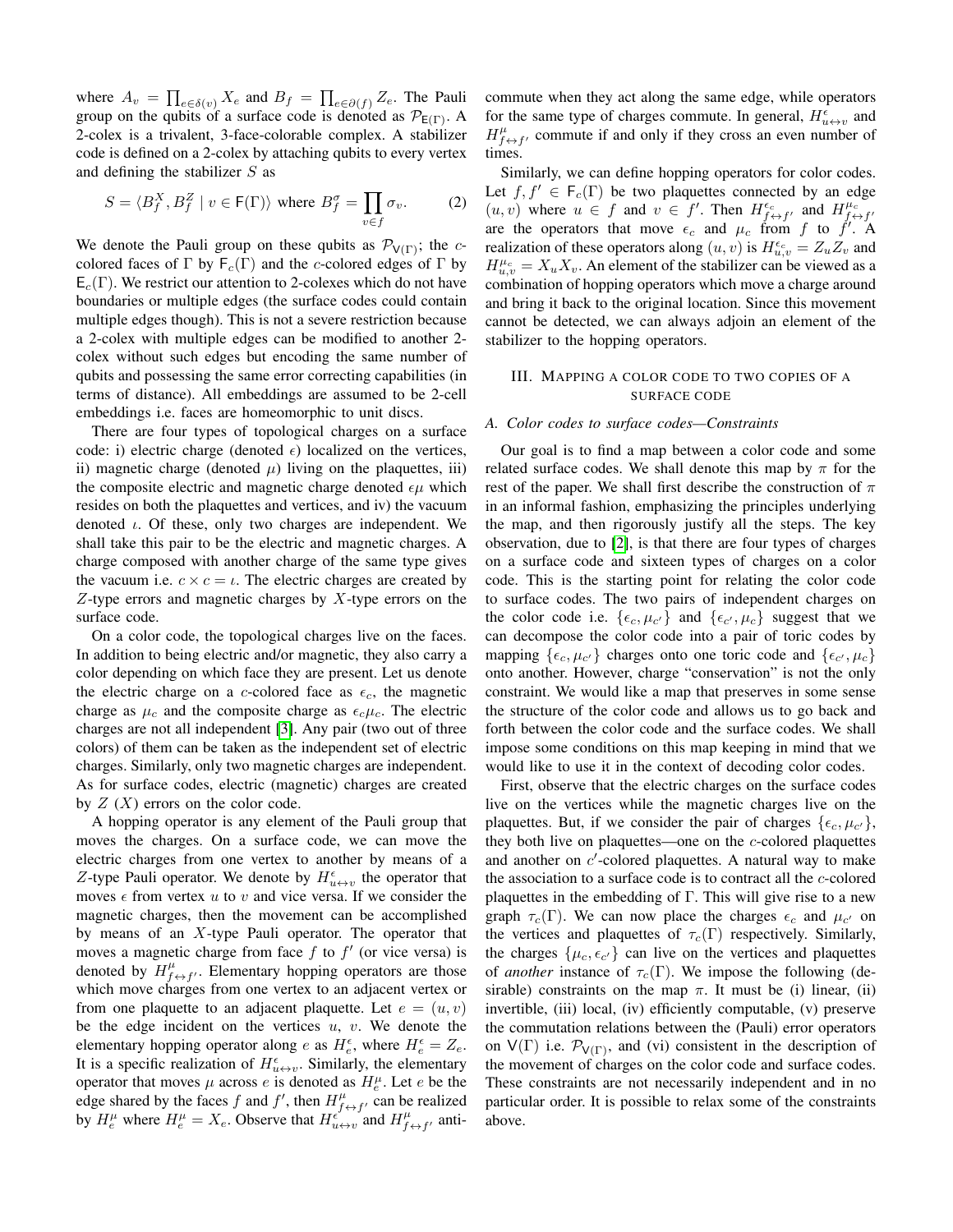## *B. Deducing the map—A linear algebraic approach*

The maps proposed in [\[2\]](#page-5-5) are based on the following ideas: i) conservation of topological charges ii) identification of the hopping operators and iii) preserving the commutation relations between the hopping operators. These ideas are central to our work as well. However, we take a simpler linear algebraic approach to find the map.

Suppose we have a 2-colex Γ. Then, upon contracting all the c-colored faces including their boundary edges, we obtain another complex. We denote this operation as  $\tau_c$  and the resulting complex as  $\tau_c(\Gamma)$  (see Fig. [1\)](#page-2-0). We suppress the subscript if the context makes it clear and just write  $\tau$ . There is a one-to-one correspondence between the  $c$ -colored faces of Γ and the vertices of  $\tau(\Gamma)$ , so we can label the vertices of  $\tau(\Gamma)$  by  $f \in F_c(\Gamma)$ . We also label them by  $\tau(f)$  to indicate that the vertex was obtained by contracting  $f$ . Similarly, the edges of  $\tau(\Gamma)$  are in one-to-one correspondence with the ccolored edges of Γ, so an edge  $\tau(\Gamma)$  is labeled the same as the parent edge  $e = (u, v)$  in Γ. The faces which are not in  $F_c(\Gamma)$  are mapped to faces of  $\tau(\Gamma)$ . Therefore, we label the faces as f or more explicitly as  $\tau(f)$ , where  $f \notin \mathsf{F}_c(\Gamma)$ . Thus, the complex  $\tau(\Gamma)$  has the vertex set  $F_c(\Gamma)$ , edge set  $E_c(\Gamma)$ and faces  $F_{c'}(\Gamma) \cup F_{c''}(\Gamma)$ . Since every vertex v in  $\Gamma$  has a unique c-colored edge incident on it, we can associate to it an edge in  $\tau(\Gamma)$  as  $\tau(v)$ .



<span id="page-2-0"></span>Fig. 1. Illustrating the contraction of a color code via  $\tau_c$  and the resultant surface code. Only portions of the codes are shown. The c-colored faces are vertices in  $\tau_c(\Gamma)$ . The faces  $f \notin F_c(\Gamma)$  remain faces in  $\tau_c(\Gamma)$  and are also labeled f in  $\tau_c(\Gamma)$ , while the c-colored edge  $e = (u, v)$  in  $\Gamma$  is mapped to an edge in  $\tau_c(\Gamma)$ , so we retain the label e. Every vertex in  $\Gamma$  is incident on a unique c-colored edge, so we can also extend  $\tau_c$  to vertices u, v and edges unambiguously by defining  $\tau_c(u) = \tau_c(v) = \tau_c(u, v) = e$ .

Now, each c-colored face in  $\Gamma$  can host  $\epsilon_c$  and  $\mu_c$ . With respect to  $\tau_c(\Gamma)$ , they both reside on the vertices of  $\Gamma_c$ . So we shall place them on two different copies of  $\tau_c(\Gamma)$  denoted Γ<sub>1</sub> and Γ<sub>2</sub>. Then, the charges  $\epsilon_c$  and  $\mu_c$  will play the role of an electric charge on  $\Gamma_1$  and  $\Gamma_2$ , respectively. So, we shall make the identification  $\epsilon_c \equiv \epsilon_1$  and  $\mu_c \equiv \epsilon_2$ . The associated magnetic charges on  $\Gamma_i$  will have to reside on  $\Gamma(\Gamma_i)$ . Possible candidates for these charges must come from  $\epsilon_{c'}$ ,  $\epsilon_{c''}$  and  $\mu_{c'}$ ,  $\mu_{c}$ . The following lemma addresses these choices.

<span id="page-2-1"></span>**Lemma 1** (Charge mapping). Let  $c, c', c''$  be three distinct *colors. Then,*  $\{\epsilon_c, \mu_{c'}\}$  *and*  $\{\epsilon_{c'}, \mu_c\}$  *are permissible pairings of the charges so that the color code on* Γ *can be mapped to a pair of surface codes on*  $\Gamma_i = \tau_c(\Gamma)$ *. In other words,*  $\epsilon_1 \equiv \epsilon_c$ *,*  $\mu_1 \equiv \mu_c$ ,  $\epsilon_2 \equiv \mu_c$  and  $\mu_1 \equiv \epsilon_{c'}$ , where  $\epsilon_i$  and  $\mu_i$  are the

# *electric and magnetic charges of the surface code on*  $\Gamma_i$ .

*Proof:* First, observe that operators that move the electric charges  $\epsilon_c$  and  $\epsilon_{c'}$  are both Z-type, therefore they will always commute. This means that if  $\epsilon_c$  is identified with the electric charge on a surface code,  $\epsilon_{c'}$  cannot be the associated magnetic charge. That leaves either  $\mu_c$  and  $\mu_{c'}$ . Of these, observe that any operator that moves  $\mu_c$  will always overlap with any operator that moves  $\epsilon_c$  an even number of times. Therefore, this leaves only  $\mu_{c'}$ . The operators that move  $\epsilon_c$  and  $\mu_{c'}$  commute/anti-commute when they overlap an even/odd number of times just as the electric and magnetic charges of a surface code justifying the association  $\epsilon_1 \equiv \epsilon_c$  and  $\mu_1 \equiv \mu_{c'}$ . A similar argument shows the validity of the equivalence  $\epsilon_2 \equiv \mu_c$ and  $\mu_2 \equiv \epsilon_{c'}$ .

Let  $\Gamma$  have *n* vertices and  $F_c$  vertices of color *c*. Then,  $\Gamma_i$ has  $F_c$  vertices,  $n/2$  edges and  $F_{c'} + F_{c''}$  faces. Together  $\Gamma_1$ and  $\Gamma_2$  have *n* qubits. We desire that  $\pi$  accurately reflect the movement of the independent charges on the color code and the surface codes. So,  $\pi$  must map the hopping operators of the charges of the color code on  $\Gamma$  to the hopping operators of the surface code on  $\Gamma_i$ . As mentioned earlier,  $H_{u,v}^{\epsilon_c}$  moves electric charges on *c*-colored plaquettes and  $H_{u,v}^{\epsilon_{c'}}$  electric charges on  $c'$ -colored plaquettes. But, although these charges may appear to be independent, due to the structure of the color code they are not. A  $c''$ -colored plaquette on the color code is bounded by edges whose color alternates between  $c$  and  $c'$ . The  $Z$ -type stabilizer associated to this plaquette, i.e.  $B_f^Z$ , can be viewed as being composed of  $H_{u,v}^{\epsilon_c}$  hopping operators that move  $\epsilon_c$ , in which case we would expect to map  $B_f^Z$  onto  $\Gamma_1$ . But,  $B_f^Z$ can also be viewed as being composed of  $H_{i,j}^{\epsilon_{c'}}$ . Thus, we see that there are two possible combinations of hopping operators that give the same plaquette stabilizer; one composed entirely of hopping operators of c-colored charges and the other of hopping operators of  $c'$ -colored charges. This suggests that there are dependencies among the hopping operators and some of them, while ostensibly acting on only one kind of charge, could still be moving the other type of charges. However, the overall effect on the other charge must be trivial, i.e. it must move the charge back to where it started. A similar argument can be made for  $B_f^X$  which moves the magnetic charges. The next lemma makes precise these dependencies.

<span id="page-2-2"></span>**Lemma 2** (Dependent hopping operators). Let  $f \in F_{c''}(\Gamma)$ and  $1, \ldots, 2\ell_f$  be the vertices in its boundary so that  $(2i-1, 2i)$  ∈ **E**<sub>c</sub>(**Γ**),  $(2i, 2i+1)$  ∈ **E**<sub>c'</sub>(**Γ**) *for* 1 ≤ *i* ≤  $\ell_f$ *and*  $2\ell_f + 1 \equiv 1$ *. If*  $\pi$  *is invertible, then*  $\pi(B_f^{\sigma}) \neq I$  *and there are*  $4\ell_f - 2$  *independent elementary hopping operators along the edges of* f*.*

*Proof:* The stabilizer generator  $B_f^Z$  is given as

$$
B_f^Z = \prod_{i=1}^{2\ell_f} Z_i = \prod_{i=1}^{\ell_f} Z_{2i-1} Z_{2i} = Z_1 Z_{2\ell_f} \prod_{i=1}^{\ell_f - 1} Z_{2i} Z_{2i+1}
$$
 (3)  

$$
= \prod_{i=1}^{\ell_f} H_{2i-1,2i}^{\epsilon_c} = H_{1,2\ell_f}^{\epsilon_{c'}} \prod_{i=1}^{\ell_f - 1} H_{2i,2i+1}^{\epsilon_{c'}}.
$$
 (4)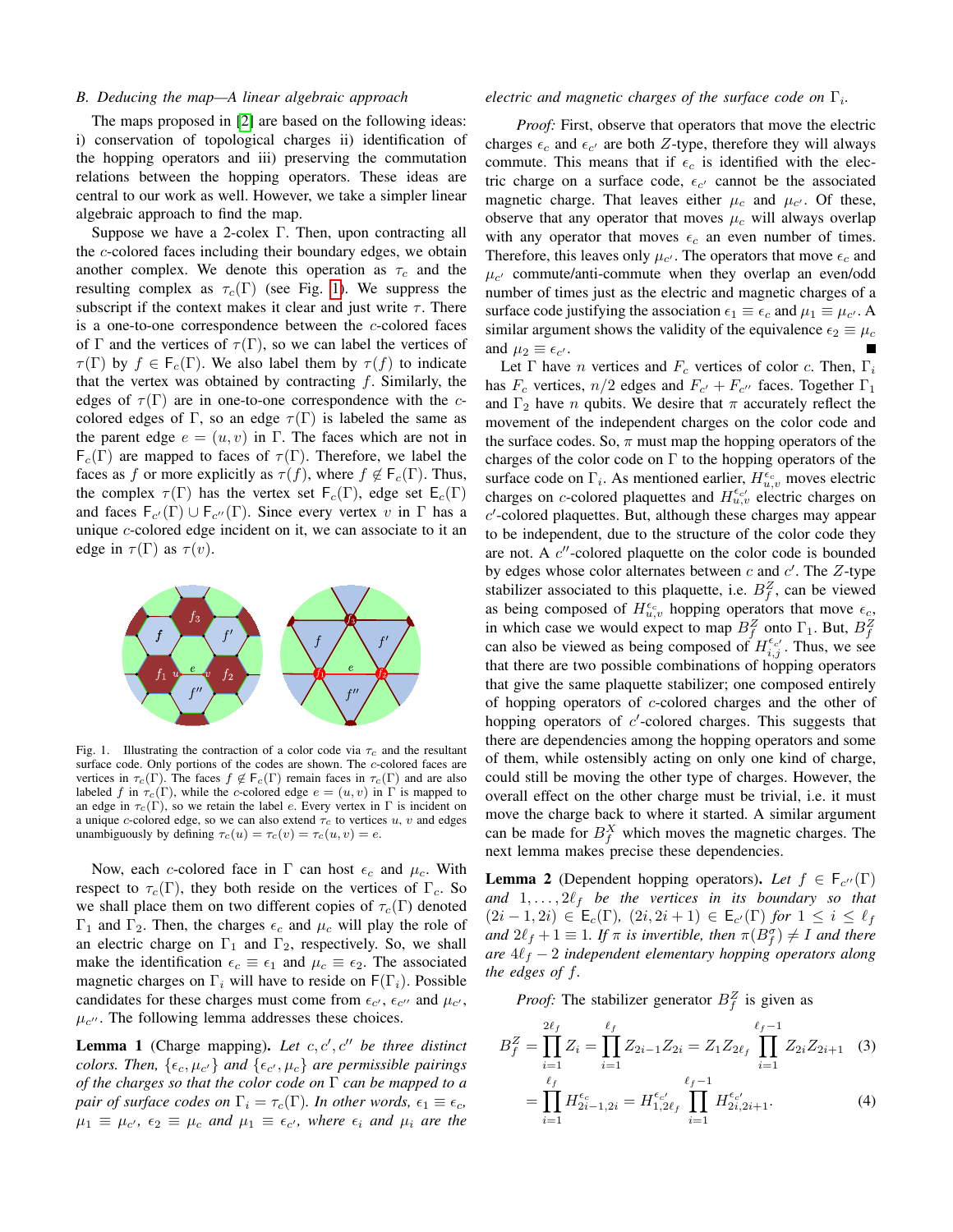We see that  $B_f^Z$  can be expressed as the product of  $\ell_f$  hopping operators of type  $H_{u,v}^{\epsilon_c}$  or type  $H_{u,v}^{\epsilon_{c'}}$ . Further, we have

<span id="page-3-0"></span>
$$
\pi(B_f^Z) = \prod_{i=1}^{\ell_f} \pi(H_{2i-1,2i}^{\epsilon_c}) = \pi(H_{1,2\ell_f}^{\epsilon_{c'}}) \prod_{i=1}^{\ell_f-1} \pi(H_{2i,2i+1}^{\epsilon_{c'}})
$$

If  $\pi(B_f^Z) = I$ , then ker $(\pi) \neq I$  which means that  $\pi$  is not invertible and it would not be possible to preserve the information about the syndromes, as  $\pi(B_f^Z)$  would commute with all the error operators. So, we require that  $\pi(B_f^Z) \neq I$ . This means that only one of these hopping operators is dependent and there are  $2\ell_f - 1$  independent hopping operators. The linear independence of the remaining  $2\ell_f - 1$  operators can be easily verified by considering their support. Similarly,  $B_f^X$  also implies that there are another  $2\ell_f - 1$  independent hopping operators, giving us  $4\ell_f - 2$  in total.

We are now ready to define the action of  $\pi$  on elementary hopping operators. Without loss of generality we can assume if  $f \in F_{c''}(\Gamma)$  has  $2\ell_f$  edges, then the dependent hopping operators of f are  $H_{1,2\ell_f}^{\xi_{c'}}$  and  $H_{2m,2m+1}^{\mu_{c'}}$  i.e.  $Z_1Z_{2\ell_f}$  and  $X_{2m}X_{2m+1}$ , where  $1 \leq m \leq \ell_f$  and  $2\ell_f + 1 \equiv 1$ .

<span id="page-3-1"></span>**Lemma 3** (Elementary hopping operators). Let  $f, f' \in F_c(\Gamma)$ *where the edge* (u, v) *is incident on* f *and* f 0 *. Then, the following choices reflect the charge movement on* Γ *onto the surface codes on* Γ<sup>i</sup> *.*

$$
\pi(H_{u,v}^{\epsilon_c}) = \left[Z_{\tau(u)}\right]_1 = \left[Z_{\tau(v)}\right]_1 \tag{5}
$$

$$
\pi(H_{u,v}^{\mu_c}) = [Z_{\tau(u)}]_2 = [Z_{\tau(v)}]_2, \quad (6)
$$

where  $[T]_i$  indicates the instance of the surface code on which T *acts.* Now if  $f, f' \in F_{c'}(\Gamma)$  and  $(u, v) \in E_{c'}(\Gamma)$  such that  $u \in f$  and  $v \in f'$  and  $H_{u,v}^{\epsilon_{c'}}$  and  $H_{u,v}^{\mu_{c'}}$  are chosen to be *independent hopping operators of* f*, then*

$$
\pi(H_{u,v}^{\epsilon_{c'}}) = [X_{\tau(u)} X_{\tau(v)}]_2; \ \pi(H_{u,v}^{\mu_{c'}}) = [X_{\tau(u)} X_{\tau(v)}]_1. \tag{7}
$$

<span id="page-3-2"></span>*Proof:* We only prove for  $H_{u,v}^{\epsilon_c}$  and  $H_{u,v}^{\mu_c}$ . Similar reasoning can be employed for  $H_{u,v}^{\mu_c}$  and  $H_{u,v}^{\epsilon_{c'}}$  (i)  $H_{u,v}^{\epsilon_c}$ : This operator moves  $\epsilon_c$  from f to f' in  $\Gamma$ . These faces are mapped to adjacent vertices in  $\tau(\Gamma)$ . By Lemma [1,](#page-2-1)  $\epsilon_c$  is mapped to  $\epsilon_1$ , so  $\pi(H_{u,v}^{\epsilon})$  should move  $\epsilon_1$  from the vertex  $\tau(f)$  to the vertex  $\tau(f')$  on  $\Gamma_1$ . Many hopping operators can achieve this; choosing the elementary operator gives  $\pi(Z_u Z_v) = [Z_{\tau(u,v)}]_1$ . Since  $\tau(u, v) = \tau(u) = \tau(v)$ , Eq. [\(5\)](#page-3-0) follows. (ii)  $H_{u, v}^{\mu_c}$ . This operator moves  $\mu_{c'}$  from f to f'. Since  $\mu_{c'}$  is mapped to  $\mu_1$ ,  $\pi(H_{u,v}^{\mu_{c'}})$  should move  $\mu_1$  from the plaquette  $\tau(f)$  to  $\tau(f')$ on  $\Gamma_1$ . The operator on the first surface code which achieves this is an X-type operator on qubits  $\tau(u)$  and  $\tau(v)$  in  $\Gamma_1$ , i.e.  $[X_{\tau(u)}X_{\tau(v)}]_1$ . In both cases we choose the hopping operators to be of minimum weight.

Lemma [3](#page-3-1) does not specify the mapping for the dependent hopping operators but it can be obtained as a linear combination of the independent ones. Alternative choices to those given in Lemma [3](#page-3-1) exist for  $\pi$ . These choices are essentially alternate hopping operators on the surface codes which accomplish the same charge movement. Such operators can be obtained by adding stabilizer elements to those given in Eqs. [\(5\)](#page-3-0)–[\(7\)](#page-3-2).



Fig. 2. Mapping the independent hopping operators  $H_{u,v}^{\epsilon_r} = H_{f_1 \leftrightarrow f_2}^{\epsilon_r}$  $Z_u Z_v$  and  $H_{u',v'}^{\epsilon_b} = H_{f \leftrightarrow f'}^{\epsilon_b} = Z_{u'} Z_{v'}$  on  $\Gamma$  onto two copies of  $\tau(\Gamma)$  $\mathbb{E}_{u} \mathbb{E}_{v}$  and  $\mathbb{E}_{u',v'} = \mathbb{E}_{u'+v} f' = \mathbb{E}_{u'} \mathbb{E}_{v'}$  on T only two copies of  $\mathbb{E}_{u+1}$ <br>i.e.  $\Gamma_1$  and  $\Gamma_2$ ;  $\pi(H_{f_1 \leftrightarrow f_2}^{\epsilon} ) = [Z_{\tau(u)}]_1$  acts only on  $\Gamma_1$  while  $H_{f \leftrightarrow f'}^{\epsilon} =$  $[X_{\tau(u')}X_{\tau(v')}]_2$  acts only on  $\Gamma_2$ .

In this paper we explore the choice when the operators  $H_{1,2\ell_f}^{\epsilon_{c'}}$  and  $H_{2m,2m+1}^{\mu_{c'}}$  are dependent. The c''-faces form a covering of all the vertices of  $\Gamma$  and they are non-overlapping. The elementary hopping operators along the edges on such plaquette do not interact with the elementary hopping operators of other plaquettes in  $F_{c''}(\Gamma)$ . So we can consider each  $f \in F_{c''}(\Gamma)$  independently. This also makes sense from our constraint to keep  $\pi$  local. Based on Lemmas [2](#page-2-2) and [3,](#page-3-1) we can map the independent elementary hopping operators of  $f$  along c-colored edges. They map elementary hopping operators on Γ to elementary hopping operators on  $Γ_i$ .

<span id="page-3-3"></span>
$$
\pi(Z_{2i-1}Z_{2i}) = [Z_{\tau(2i)}]_1 \text{ and } \pi(X_{2i-1}X_{2i}) = [Z_{\tau(2i)}]_2 \quad (8)
$$

Next, we consider the hopping operators that involve the  $c'$ colored edges. Without loss of generality we assume that the edge  $Z_1 Z_{2\ell_f}$  is the one which carries the dependent hopping operator and  $X_{2m}X_{2m+1}$  carries the other dependent hopping operator. Then letting  $2\ell_f + 1 \equiv 1$  we have

$$
\pi(Z_{2i}Z_{2i+1}) = [X_{\tau(2i)}X_{\tau(2i+1)}]_2 ; 1 \le i < \ell_f \tag{9}
$$

$$
\pi(X_{2i}X_{2i+1}) = [X_{\tau(2i)}X_{\tau(2i+1)}]_1 ; 1 \le i \neq m \le \ell_f. \tag{10}
$$

All these operators and their images under  $\pi$  are linearly independent as can be seen from their supports. From Lemma [3](#page-3-1) we obtain the images for the dependent hopping operators:

<span id="page-3-5"></span><span id="page-3-4"></span>
$$
\pi(H_{1,2\ell_f}^{\epsilon_{c'}}) = [X_{\tau(1)}X_{\tau(2\ell_f)}]_2 \prod_{i=1}^{\ell_f} [Z_{\tau(2i)}]_1 \tag{11}
$$

$$
\pi(H_{2m,2m+1}^{\mu_{c'}}) = [X_{\tau(2m)} X_{\tau(2m+1)}]_1 \prod_{i=1}^{\ell_f} [Z_{\tau(2i)}]_2 \qquad (12)
$$

To complete the map it remains to find the action of  $\pi$ for two more independent errors on the color code. One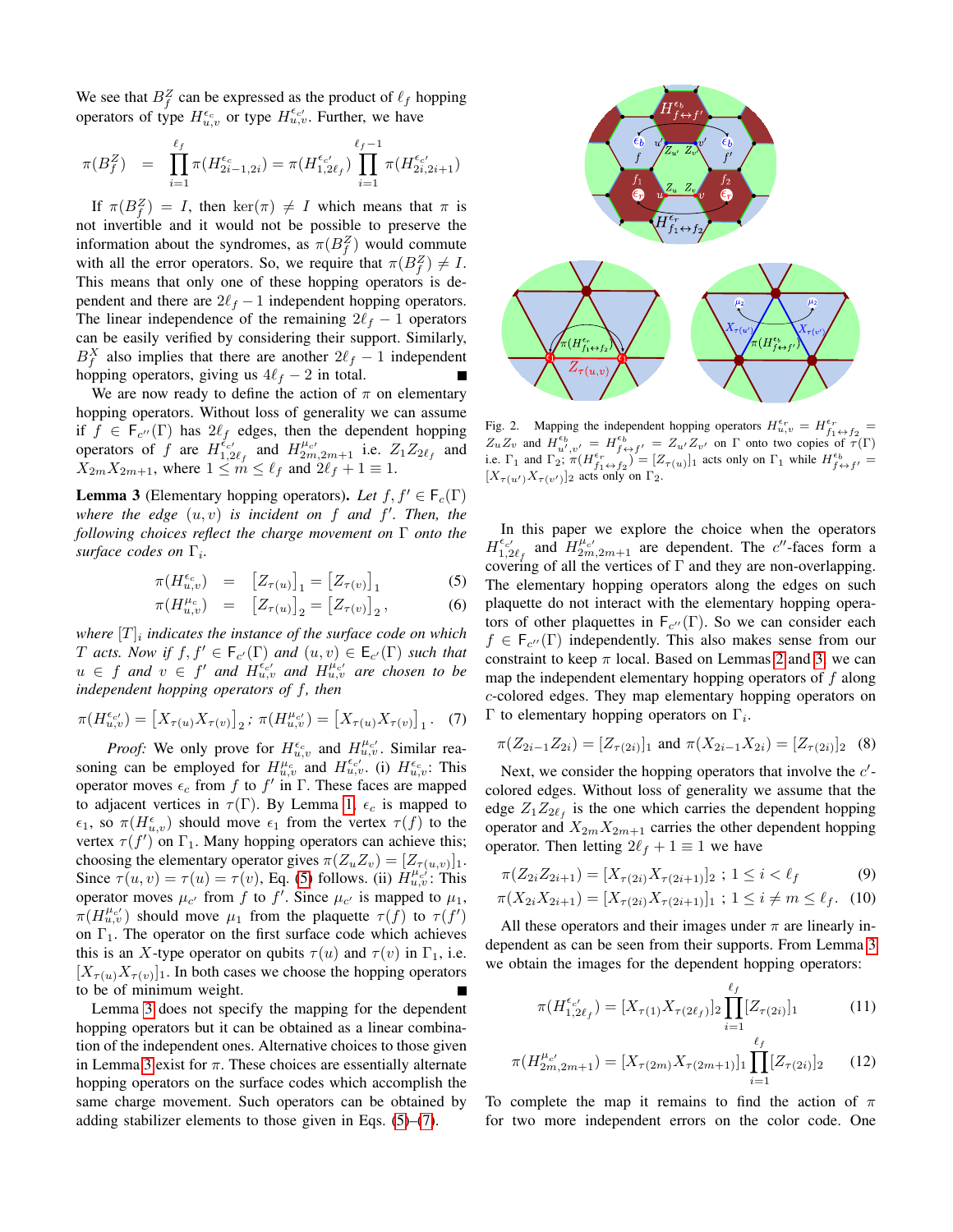choice is any pair of single qubit operators  $X_i$  and  $Z_j$ , where  $1 \leq i, j \leq 2\ell_f$ . Or we can consider the images under  $\pi$ . We can see from Eqs.  $(8)$ – $(10)$  that the images are also linearly independent and only single qubit  $X$ -type of errors remain to be generated. One choice is any  $[X_{\tau(i)}]_1$  on  $\Gamma_1$  and  $[X_{\tau(j)}]_2$ on  $\Gamma_2$ , where  $1 \leq i, j \leq 2\ell_f$ . That is, we need to find  $E, E'$ such that  $\pi(E) = [X_{\tau(i)}]_1$  and  $\pi(E') = [X_{\tau(j)}]_2$  respect the commutation relations. Lemma [4](#page-4-0) addresses this choice.

<span id="page-4-0"></span>Lemma 4 (Splitting). *The following choices lead to an invertible* π *while respecting the commutation relations with hopping operators in Eqs.* [\(8\)](#page-3-3)*–*[\(10\)](#page-3-4)*.*

$$
\pi(gX_1) = [X_{\tau(1)}]_1 \text{ where } g \in \{I, B_f^X, B_f^Y, B_f^Z\} \tag{13}
$$

$$
\pi(gZ_{2m}) = [X_{\tau(2m)}]_2 \text{ where } g \in \{I, B_f^X\} \tag{14}
$$

*Proof:* Each face  $f \in F_{c''}(\Gamma)$  accounts for  $2\ell_f$  qubits i.e.  $4\ell_f$  independent operators. Now  $[X_{\tau(1)}]_1$  and  $[X_{\tau(2m)}]_2$ form a linearly independent set of size  $4\ell_f$  along with the images of the independent elementary hopping operators on  $f$ . Thus, the elementary hopping operators and the preimages of  $[X_{\tau(1)}]_1$  and  $[X_{\tau(2m)}]_2$  account for all the  $4\ell_f$  operators on qubits on f. Considering all faces in  $F_{c''}(\Gamma)$ , we have  $\sum_f 4\ell_f = 2n$  operators which generate  $\mathcal{P}_{V(\Gamma)}$ . Since their  $f f^4 f = 2n$  operators which generate  $\mathcal{P}_{V(\Gamma)}$ . Since their images are independent and  $\Gamma_1 \cup \Gamma_2$  has exactly as many qubits as  $\Gamma$ ,  $\pi$  must be invertible.

Next, we prove these choices respect the commutation relations as stated. Consider  $[X_{\tau(1)}]_1$ : this error commutes with all the operators in Eq. [\(8\)](#page-3-3)–[\(10\)](#page-3-4) except  $\pi(Z_1Z_2) = [Z_{\tau(1)}]_1$ . There are  $4\ell_f - 3$  such hopping operators on f with which  $\pi^{-1}([X_{\tau(1)}]_1)$  must commute. As a consequence of the ranknullity theorem there are  $2^{4\ell_f - (4\ell_f - 3)}$  such operators. It can be verified that  $\langle X_1, B_f^X, B_f^Z \rangle$  account for these operators. But  $\pi^{-1}([X_{\tau(1)}]_1)$  must also anti-commute with  $Z_1Z_2$ . This gives the choices in Eq. [\(13\)](#page-4-1) since operators in  $\langle B_f^X, B_f^Z \rangle$ commute with  $Z_1 Z_2$ . Now let us determine  $\pi^{-1}([X_{\tau(2m)}]_2)$ . Once again with reference to Eq.  $(8)$ – $(10)$  we see that it must commute with  $4\ell_f - 3$  hopping operators on f. It also commutes with  $\pi^{-1}([X_{\tau(1)}]_1)$  since  $[X_{\tau(2m)}]_2$  commutes with  $[X_{\tau(1)]_1}$ . Again, due to a dimensionality argument there are  $2^{4\ell_f - (4\ell_f - 2)}$  choices for  $\pi^{-1}([X_{\tau(2m)}]_2)$ . Since  $[X_{2m}]_2$  anticommutes with  $[Z_{\tau(2m)}]_2$  its preimage must anti-commute with  $\pi^{-1}([Z_{\tau(2m)}]_2) = X_{2m-1}X_{2m}$  giving two choices  $Z_{2m}$ and  $Z_{2m}B_f^X$ . We can check that  $Z_{2m}$  satisfies all the required commutation relations as does the choice  $Z_{2m}B_f^X$ . In Lemma [4](#page-4-0) we first assigned  $\pi^{-1}([X_{\tau}(1)]_1)$  followed by  $\pi^{-1}([X_{\tau(2m)}]_2)$ . Changing the order restricts g to  $\{I, B_f^X\}$ in Eq. [\(9\)](#page-3-5) while  $g \in \{I, B_f^X, B_f^Y, B_f^Z\}$  in Eq. [\(10\)](#page-3-4).

<span id="page-4-5"></span>Lemma 5 (Preserving commutation relations). *The map* π *preserves commutation relations of error operators in*  $\mathcal{P}_{V(\Gamma)}$ *.* 

<span id="page-4-4"></span>Lemma 6 (Preserving code capabilities). *Under* π*, stabilizers of the color code on* Γ *are mapped to stabilizers on the surface codes on*  $\Gamma_1$  *and*  $\Gamma_2$ *.* 

Theorem 7. *Any 2D color code (on a 2-colex* Γ *without parallel edges) is equivalent to a pair of surface codes*  $\tau(\Gamma)$ 

# <span id="page-4-2"></span>Algorithm 1 Mapping a 2D color code to surface codes

- **Input:** A 2-colex  $\Gamma$  without parallel edges;  $\Gamma$  is assumed to have a 2-cell embedding.
- **Output:**  $\pi : \mathcal{P}_{V(\Gamma)} \to \mathcal{P}_{E(\Gamma_1)} \otimes \mathcal{P}_{E(\Gamma_2)}$ , where  $\Gamma_i = \tau_c(\Gamma)$ . 1: Pick a color  $c \in \{r, g, b\}$  and contract all edges of Γ that are colored  $\{r, g, b\} \setminus c$  to obtain  $\tau(\Gamma)$ . Denote two instances of  $\tau(\Gamma)$  as  $\Gamma_1$  and  $\Gamma_2$ .
- 2: Choose charges  $\epsilon_c$ ,  $\mu_c$ ,  $\epsilon_{c'}$  and  $\mu_{c'}$  on  $\Gamma$ , where  $c' \neq c$ .
- 3: Set up correspondence between charges on  $\Gamma$  and  $\Gamma_i$  as follows:  $\epsilon_1 \equiv \epsilon_c$ ,  $\mu_1 \equiv \mu_{c'}$ ,  $\epsilon_2 \equiv \mu_c$  and  $\mu_2 \equiv \epsilon_{c'}$ .
- 4: for each c''-colored face f in  $F(\Gamma)$  do
- <span id="page-4-1"></span>5: Let the boundary of f be  $v_1, \ldots v_{2\ell_f}$ .
- <span id="page-4-3"></span>6: Choose a pair of c'-colored edges in  $\dot{\partial}(f)$ , say  $(v_{2\ell_f}, v_1)$ and  $(v_{2m}, v_{2m+1})$ . Let  $[T]_i$  denote that T acts on  $\Gamma_i$ .

$$
\pi(Z_{v_1}) = [X_{\tau(v_1)}]_2 \prod_{i=1}^m [Z_{\tau(v_{2i})}]_1 \tag{15}
$$

7: For  $1 \leq j \leq \ell_f$  compute the mapping (recursively) as

$$
\pi(Z_{v_{2j}}) = \pi(Z_{v_{2j-1}}) \left[ Z_{\tau(v_{2j})} \right]_1 \tag{16}
$$

$$
\pi(Z_{v_{2j-1}}) = \pi(Z_{v_{2j-2}}) \left[ X_{\tau(v_{2j-2})} X_{\tau(v_{2j-1})} \right]_2 \quad (17)
$$

8: For  $1 \leq j \leq m$  compute the mapping as

$$
\pi(X_{v_1}) = [X_{\tau(v_1)}]_1 \tag{18}
$$

$$
\pi(X_{v_{2j}}) = \pi(X_{v_{2j-1}}) \left[ Z_{\tau(v_{2j})} \right]_2 \tag{19}
$$

$$
\pi(X_{v_{2j-1}}) = \pi(X_{v_{2j-2}}) \left[ X_{\tau(v_{2j-2})} X_{\tau(v_{2j-1})} \right]_1 \tag{20}
$$

9: For  $m + 1 \le j \le \ell_f$  compute the mapping as

$$
\pi(X_{v_{2\ell_f}}) = \left[X_{\tau(v_{2\ell_f})}\right]_1\tag{21}
$$

$$
\pi(X_{v_{2j-1}}) = \pi(X_{v_{2j}}) [Z_{\tau(v_{2j})}]_2
$$
\n(22)

$$
\pi(X_{v_{2j}}) = \pi(X_{v_{2j+1}}) \left[ X_{\tau(v_{2j})} X_{\tau(v_{2j+1})} \right]_1 \tag{23}
$$

10: end for

*under the map* π *defined as in Algorithm [1.](#page-4-2)*

*Proof Sketch:* By charge conservation we require two copies of  $\tau(\Gamma)$  to represent the color code using surface codes. Lines 2-3 follow from Lemma [1.](#page-2-1) Since  $c''$ -colored faces in  $F_{c''}(\Gamma)$  cover all the qubits of the color code, we account for all the single qubit operators on the color code by the for-loop in lines 4–10. The closed form expressions for single qubit errors in lines 6–9 are a direct consequence of Lemmas [3,](#page-3-1) [4](#page-4-0) and the choices given in Eqs.  $(8)$ – $(10)$  and Eqs.  $(13)$ – $(14)$ . By considering the images of the stabilizers of the color code, we can show that they are mapped to the stabilizers of the surface codes on  $\Gamma_i$  (see Lemma [6\)](#page-4-4). From Lemma [5,](#page-4-5) the commutation relations among the hopping operators on the color code in Eq.  $(8)$ – $(10)$  and the single qubit operators in Eq.  $(13)$ – $(14)$ are preserved. Hence, the errors corrected by the color code are the same as those corrected by the surface codes on  $\Gamma_i$ . Thus the color code is equivalent to two copies of  $\tau(\Gamma)$ . *Acknowledgment.* This research was supported by the Centre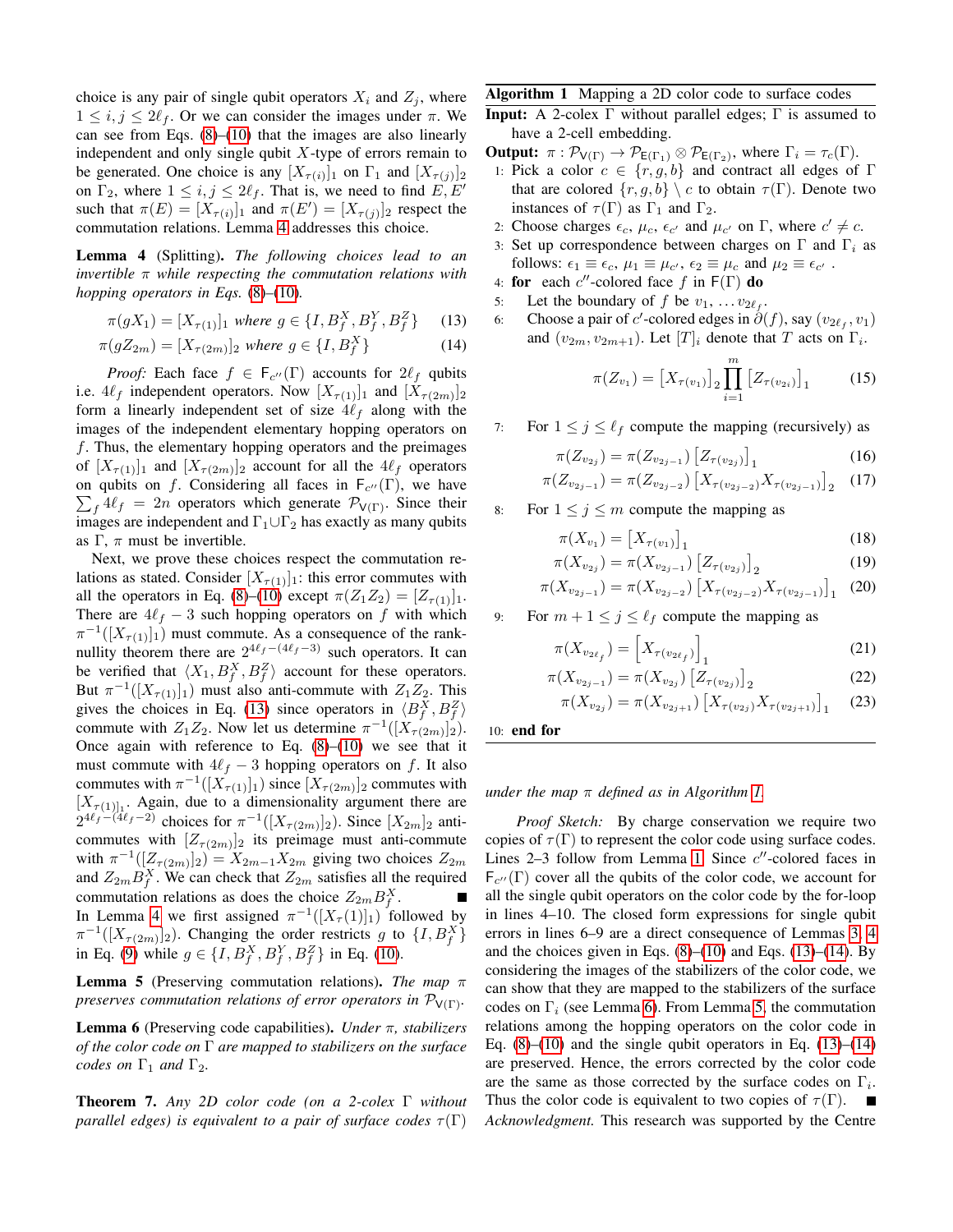for Industrial Consultancy & Sponsored Research. We thank the referees for helpful comments and references.

### **REFERENCES**

- <span id="page-5-6"></span>[1] H. Bombin. Structure of 2D topological stabilizer codes. *Commun. Math. Phys.*, 327:387–432, 2014.
- <span id="page-5-5"></span>[2] H. Bombin, G. Duclos-Cianci, and D. Poulin. Universal topological phase of 2D stabilizer codes. *New J. Phys.*, 14:073048, 2012.
- <span id="page-5-4"></span>[3] H. Bombin and M. A. Martin-Delgado. Topological quantum distillation. *Phys. Rev. Lett.*, 97(180501), 2006.
- <span id="page-5-10"></span>[4] A.R. Calderbank, E.M. Rains, P.W. Shor, and N.J.A. Sloane. Quantum error correction via codes over GF(4). *IEEE Trans. Inform. Theory*, 44:1369–1387, 1998.
- <span id="page-5-8"></span>[5] N. Delfosse. Decoding color codes by projection onto surface codes. *Phys. Rev. A*, 89:012317, 2014.
- <span id="page-5-1"></span>[6] E. Dennis, A. Kitaev, A. Landahl, and J. Preskill. Topological quantum memory. *J. Math. Phys.*, 43:4452–4505, 2002.
- <span id="page-5-2"></span>[7] G. Duclos-Cianci and Poulin. Fast decoders for topological codes. *Phys. Rev. Lett.*, 104(050504), 2010.
- <span id="page-5-11"></span>[8] D. Gottesman. Stabilizer codes and quantum error correction. Caltech Ph. D. Thesis, eprint: [quant-ph/9705052,](http://arxiv.org/abs/quant-ph/9705052) 1997.
- <span id="page-5-0"></span>[9] A.Y. Kitaev. Fault-tolerant quantum computation by anyons. *Annals. of Physics*, 303:2–30, 2003.
- <span id="page-5-9"></span>[10] A. Kubica, B. Yoshida, and F. Pastawski. Unfolding color codes. [arXiv:1503.02065,](http://arxiv.org/abs/1503.02065) 2015.
- <span id="page-5-3"></span>[11] R. Raussendorf and J. Harrington. Fault-tolerant quantum computation with high threshold in two dimensions. *Phys. Rev. Lett.*, 98(150504), 2001.
- <span id="page-5-7"></span>[12] B. Yoshida. Classification of quantum phases and topology of logical operators in an exactly solved model of quantum codes. *Annals. of Physics*, 326:15–95, 2011.

#### APPENDIX

In this section we provide the proofs of Lemma [5](#page-4-5) and [6.](#page-4-4)

*Proof of Lemma [5:](#page-4-5)* We only sketch the proof. It suffices to show that the commutation relations hold for a basis of  $\mathcal{P}_{V(\Gamma)}$ . We consider the basis consisting of the hopping operators along c and  $c'$  edges in Eq. [\(8\)](#page-3-3)–[\(10\)](#page-3-4) and the single qubit operators given in Lemma [4.](#page-4-0) The proof of Lemma [4](#page-4-0) shows that the commutation relations are satisfied for the single qubit operators. Consider a hopping operator along  $c'$ -colored edge. This anti-commutes with exactly two hopping operators along c-colored edges on Γ. For instance consider  $Z_{2i}Z_{2i+1}$ . From Eq. [\(8\)](#page-3-3)–[\(10\)](#page-3-4) this anti-commutes with  $X_{2i-1}X_{2i}$  and  $X_{2i+1}X_{2i+2}$ . Their images under  $\pi$  are  $[X_{\tau(2i)}X_{\tau(2i+1)}]_2$ ,  $[Z_{\tau(2i)}]_2$  and  $[Z_{\tau(2i+1)}]_2$  for which it is clear that the commutation relations are satisfied.

The operators along the  $c$ -colored edges are given in Eq.  $(8)$ . Suppose we consider  $\pi(Z_{2i-1}Z_{2i})$ ; then it anti-commutes with  $X_{2i-2}X_{2i-1}$  and  $X_{2i}X_{2i+1}$ . We only need to verify for those operators which are independent. Assume that they are both independent, then their images are  $X_{\tau(2i-2)}X_{\tau(2i-1)}$ and  $X_{\tau(2i)}X_{\tau(2i+1)}$  respectively. They anti-commute with  $\pi(Z_{2i-1}Z_{2i}) = [Z_{\tau(2i-1)}]_1 = [Z_{\tau(2i)}]_1$ . If only one of the operators is independent, then we need only verify for that operator. The preceding argument already establishes this result. We can argue in a similar fashion to show that commutation relations are preserved for the operators of the type  $X_{2i-1}X_{2i}$  and  $X_{2i}X_{2i+1}$ .

*Proof of Lemma [6:](#page-4-4)* To prove this, it suffices to show that the stabilizers associated with plaquettes of all three colors are mapped to stabilizers on the surface codes. If  $\Gamma_i = \tau_c(\Gamma)$ , then we show that the stabilizers associated with

 $f \in F_{c'}(\Gamma) \cup F_{c''}(\Gamma)$  are mapped to the plaquette stabilizers on  $\Gamma_i$ . If  $f \in \mathsf{F}_{c'}(\Gamma)$ , then  $B_f^{\mathcal{Z}} = \prod_{i=1}^{\ell_f} H_{2i-1,2i}^{\epsilon_c}$ . By Lemma [3](#page-3-1) this is mapped to  $\prod_{i=1}^{\ell_f} [Z_{\tau(2i)}]_1 = \prod_{e \in \partial(\tau(f))} [Z_e]_1$ . Using a similar argument we can show that  $B_f^Z \in \mathsf{F}_{c''}(\Gamma)$  is also a plaquette stabilizer on  $\Gamma_1$ . Since faces in  $F_{c'}(\Gamma) \cup F_{c''}(\Gamma)$  are in one to one correspondence with the faces of  $\tau(\Gamma)$ , they account for all the face stabilizers on  $\Gamma_1$ . By considering  $B_f^X$ , we can similarly show that they map to the face stabilizers on  $\Gamma_2$ .

Now consider a face  $f \in \mathsf{F}_c(\Gamma)$ . Consider  $B_f^Z$ , this can be decomposed into hopping operators  $H_{u,v}^{\epsilon_{c'}}$  along c'-edges. By Lemma [3,](#page-3-1) such an operator maps to  $[X_{\tau(u)}X_{\tau(v)}]_2$  and an additional stabilizer on one of the faces of  $\Gamma_1$  if  $H_{u,v}^{\epsilon_{c'}}$ is a dependent hopping operator. Thus  $B_f^Z$  maps to a vertex operator on  $\tau(f)$  in  $\Gamma_2$  and possibly a combination of plaquette stabilizers. Since every vertex in  $\Gamma_2$  is from a face in  $\Gamma$ , we can account for all the vertex operators on  $\Gamma_2$ . Similarly, by considering the stabilizer  $B_f^X$  we can account for all the vertex operators on  $\Gamma_1$ .

We illustrate our results with an example. We consider the color code on the hexagonal lattice, see Fig. [3.](#page-6-0) The color code is shown on the left and the surface codes on the right. Each of the single qubit errors and their images are shown (in bold red).